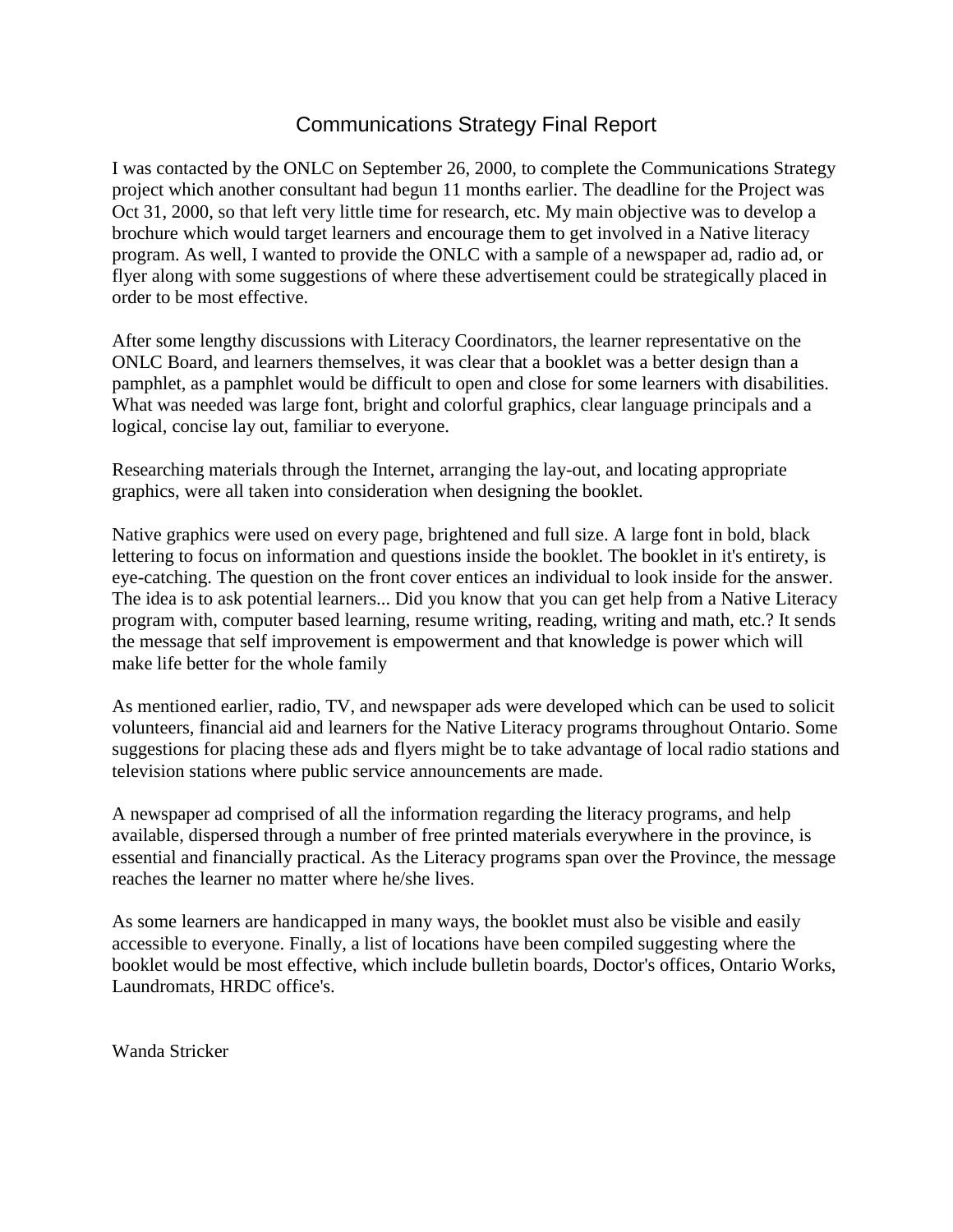**The following can be submitted to local newspapers, and free community newsletters. As well, some communities offer free advertising in weekly city paper supplements such as "The Shoppers Market". This ad could also be utilized as a flyer for distribution to local grocery store bulletin boards, and laundromats.**

### **Newspaper Ad**

### **Did you know...**

There are 29 Native Literacy Programs across Ontario? A Native literacy Program can help you to get your Grade 12, learn to use a computer, learn about your culture or get a better job by helping you to become more skilled. We can help you to improve your reading, writing and math skills. The goal of all Native literacy programs is to empower Native people to make healthier life choices. The program takes a holistic approach to learning With readily available Native literature and tutoring. Assistance in resume writing and counseling is also available.

The Ontario Native literacy Coalition invites you to call our toll free number **1-800-971- 22.55**  for further information on the program nearest you.

*"Empower your Spirit, Ensure Survival'*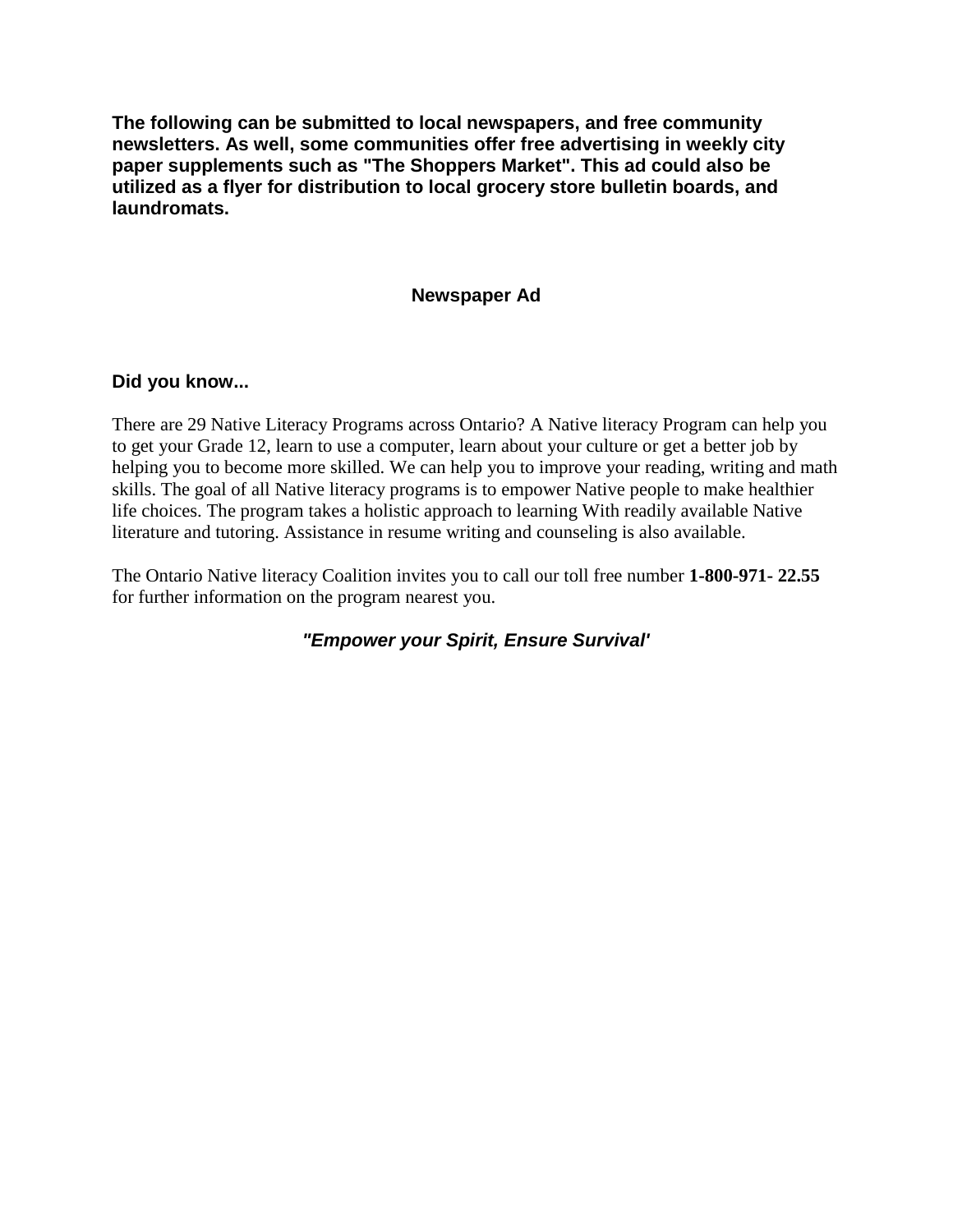The following can be announced on a radio station, community events segment on your local TV station, and on Community College or University radio stations.

## **Radio Ad:**

Did you Know that many people cannot read or write a resume? Did YOU know that many people cannot manage their money without assistance? The Ontario Native literacy Coalition is here to help. We have 28 community-based member programs across Ontario to assist Native people to improve their lives by upgrading reading, writing and math skills. Most programs offer 1-1 or small group tutoring, workshops and traditional craft classes, moms and tots groups, community kitchens and gardens, access to computers, assistance with resume writing and job search techniques and correspondence courses. Some centers offer transportation and child care too. All program can provide Native specific curriculum learning materials.

The Ontario Native literacy Coalition supports programs in taking a holistic approach to Native literacy. Talking circles with Elder involvement can make the difference. learning more about your own culture so that it may be passed on to your children, will enrich your whole family. Make healthier life choices for you and your loved ones.

For more information on the program nearest you, please call the Ontario Native literacy Coalition at **1-800-971-2255.** We'd be glad to direct you to the Native Literacy program in your area. *""Empower your spitit, Ensure survival'*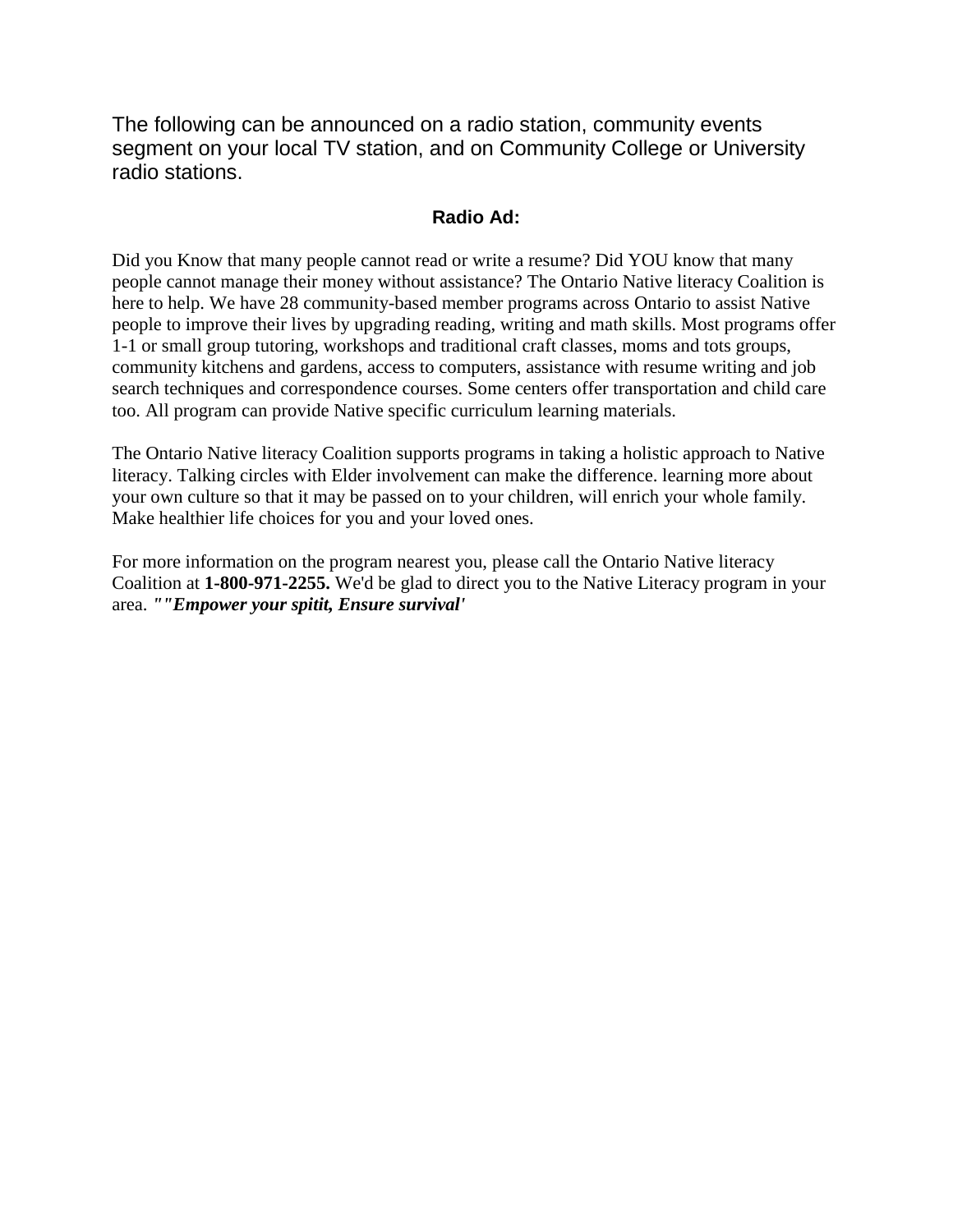A Communications Strategy includes many different vehicles for disseminating information. Having audio and video sequences, and the printing of T-shirts are a valuable mode of relaying information. However, time restraints have limited the ability to successfully go in that direction. Since this booklet and radio ad should be circulated where it will be most effective, 1 have listed a few locations where 1 believe it will be highly visible.

Locations where booklets can be distributed..

| <b>Community Food Banks</b> | <b>Friendship and Resource Centers</b> |
|-----------------------------|----------------------------------------|
| Social Assistance Offices   | <b>HRDC</b>                            |
| Doctor's Office             | University and College Radio stations  |
| <b>Medical Clinics</b>      | <b>Counselling Offices</b>             |
| Churches                    | <b>Community Events Calendars</b>      |
| <b>Grocery Stores</b>       | <b>Community Notes Segments</b>        |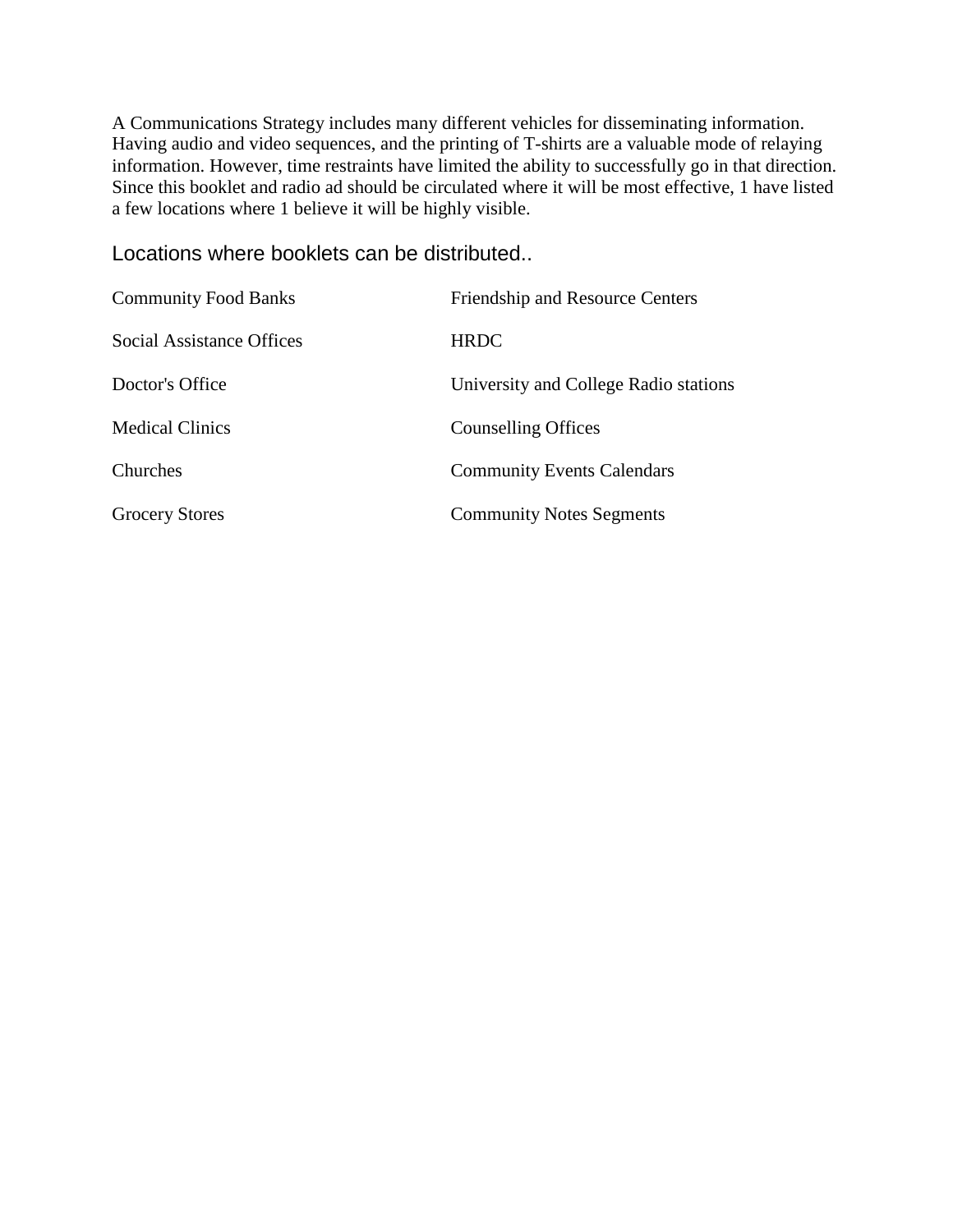# **Did you know ....... The rewards are for life**

If you would like more information on the Native Literacy Programs nearest you, please call the ONLC listed below.

#### **ONTARIO NATIVE LITERACY COALITION "Empowering the Spirit, Ensuring Survival"**

**111-1101 2nd Avenue East Owen Sound, Ontario N4K 2J1 Tel: (519) 371-5594 1-800-971-2255 Fax: (519) 371-5598 email: [onlc@on.aibn.com](mailto:onlc@on.aibn.com)**

We'll be happy to assist in directing you to the program in your area.

*Funding for this poster was made possible by the financial support of the Ministry of Training, Colleges & Universities and the National Literacy Secretariat.*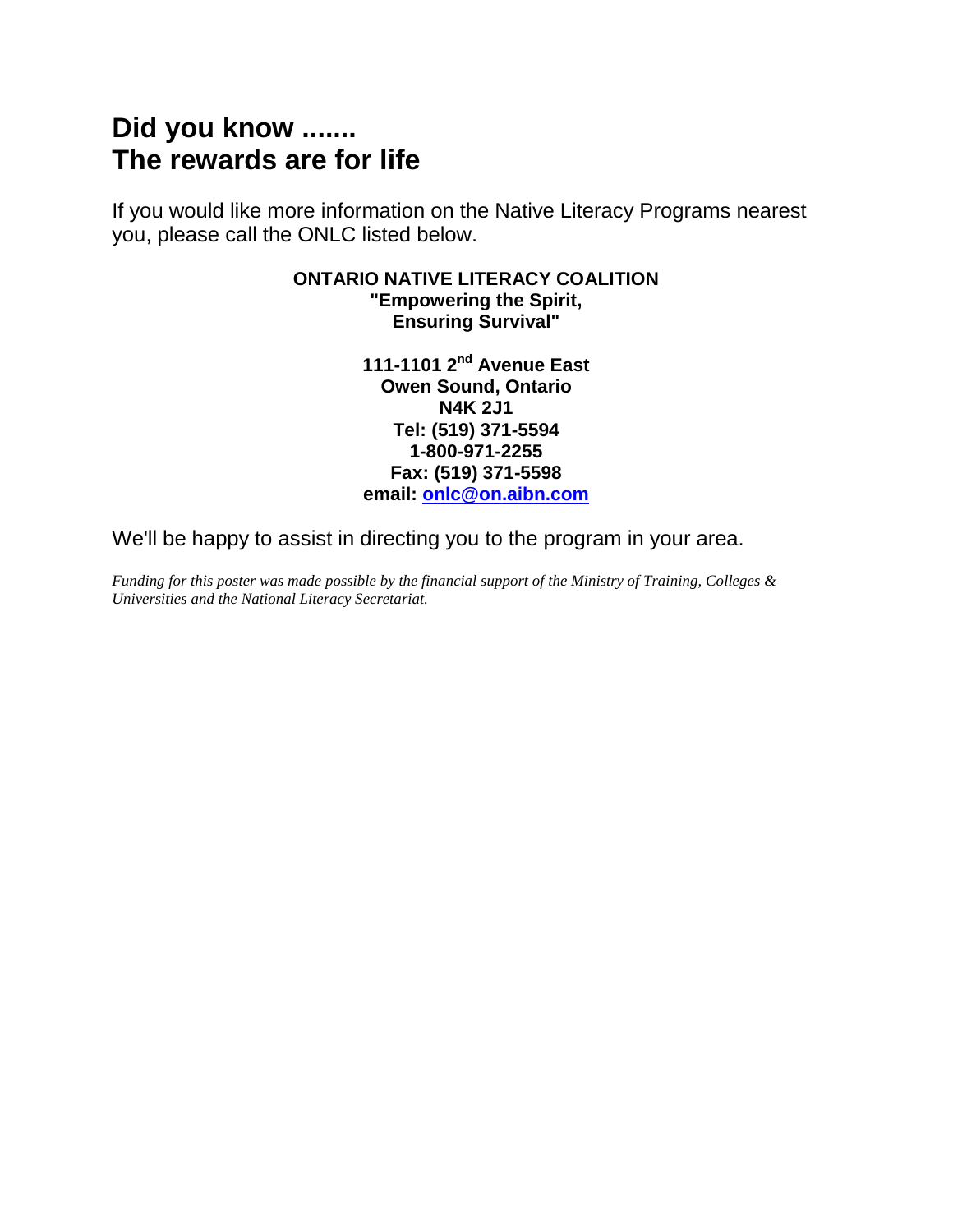# ONTARIO NATIVE LITERACY **COALITION**

# COMMUNICATION STRATEGY

# INTERIM REPORT

**Prepared by:**

**Roger Desmarals Communication Specialist April Ist, 2000**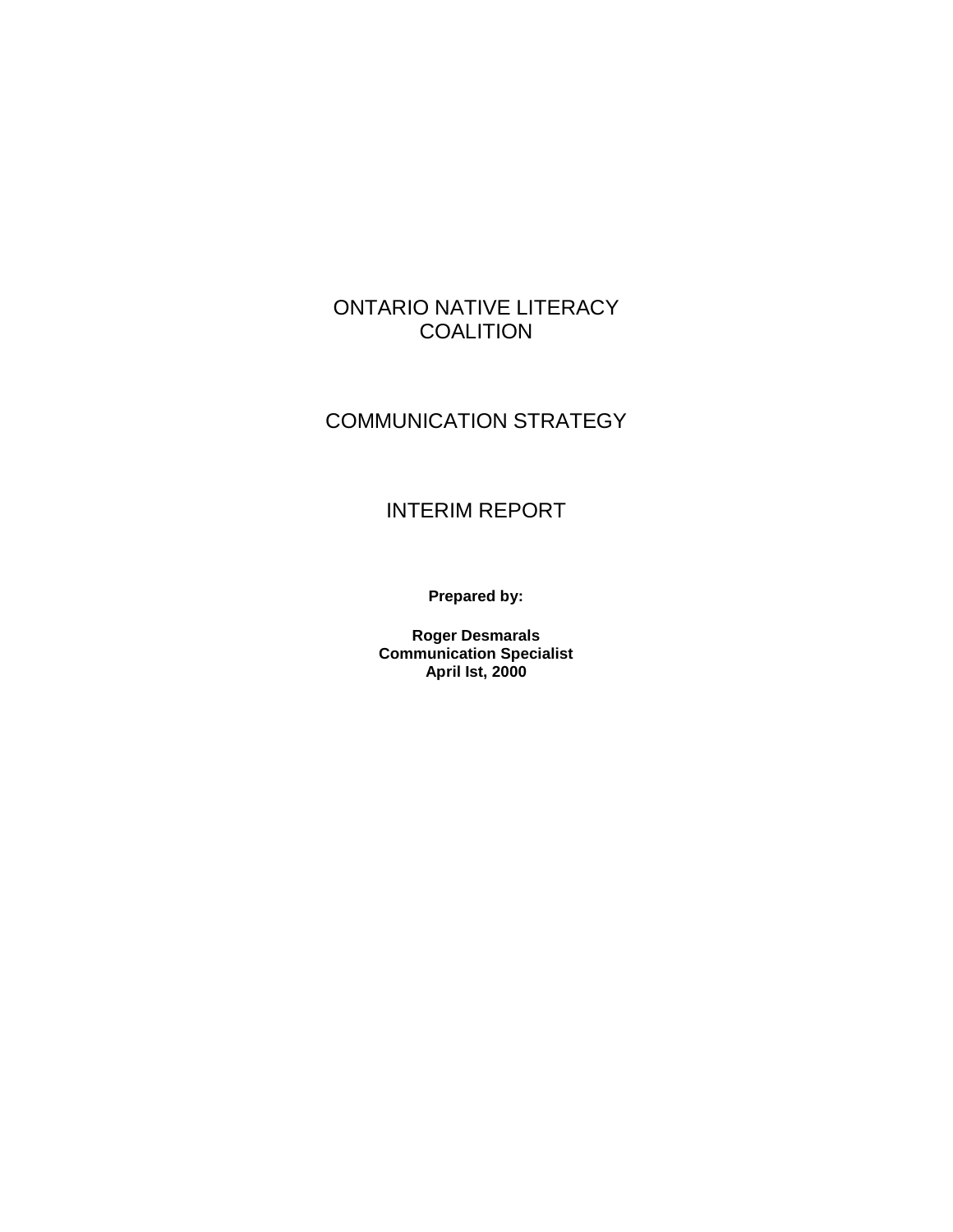### **Preamble:**

Over the last year the Ontario Native Literacy Coalition has undertaken an exhaustive study of the issue of communications within the Native Literacy field. Rather than to define "illiteracy", the focus was placed on the functional application of "literacy" as viewed from an Aboriginal perspective. This task was accomplished by undertaking a survey of the twenty-nine literacy delivery sites and ascertaining what these professionals in the literacy field believe would be of most benefit to them. From this research a communications strategy and plan was developed. This plan was not limited or hindered by factors such as finance or human resources. The strategy was done in this fashion as to be as broad as possible so that it's life expectancy would be as long as possible and as inclusive as possible. In fact what culminated from this exercise was a document that reflects the views and vision of the native literacy practitioners in regards to reaching out to as many literacy service users as possible. It is important to note that there was a ninety five Percent participation rate in this survey.

### **Outcomes:**

As a broad consideration the goal is to create more interest in the twenty-nine literacy service sites and increase usage of these sites. This consideration has been broken down to a number of specific goals within the specific targets. They are listed below in order of importance as defined by the literacy practitioners surveyed.

1. To increase participation in LBS programs and activities.

2. To improve communications between literacy delivery agencies.

3. To increase awareness of literacy issues in the Aboriginal community.

4. To improve communications with funders in order to foster a shared understanding of literacy concerns in Aboriginal communities.

### **Methodology:**

Through the survey conducted a number of tools were identified by the practitioners as being effective in achieving the above-mentioned goals. The field further prioritized these goals. challenge of interpreting these tools into a functional work plan has been the responsibility of the Communication Specialist and the Executive Director. Many factors were Considered in this process and in some cases a reprioritization process was undertaken. Factors such as financial resources, human resources, and time frames were all considered. The work plan was built on the premise that we had a one-year commitment therefore we condensed matters into this twelvemonth period. Specifically, tasks or series of tasks that could be completed within the twelve months were considered. We have however, considered tasks that could not be completed within a one-year timeline. It is our belief that the projects that are undertaken this year will build a foundation for the future. From this process we have identified the following activities.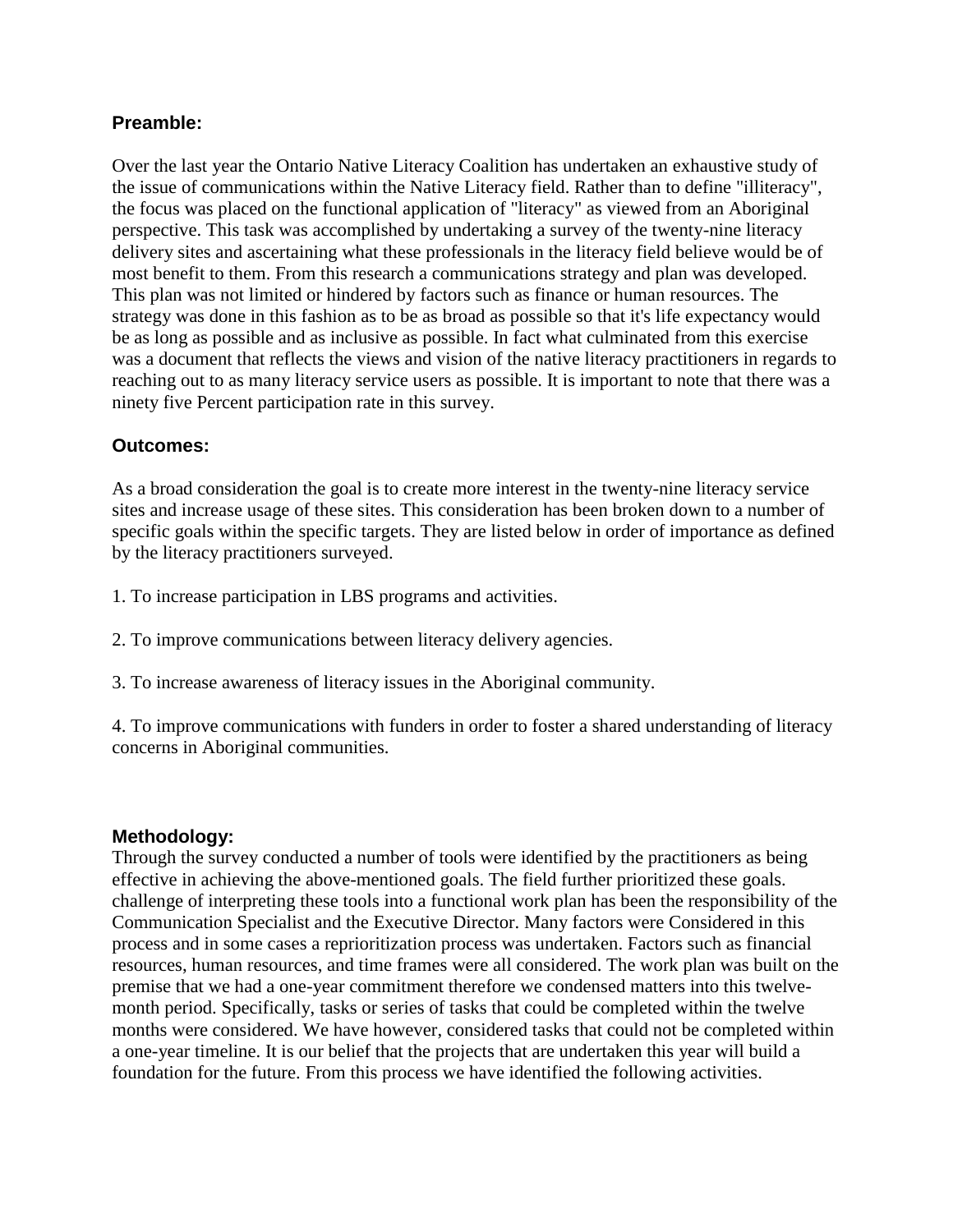#### **Marketing the 13 Moons calendar.**

This Project has been identified as important because it allows the ONLC to raise the issue of "Native Literacy"' across a broad spectrum Further it is elective over a considerable length of time. It has in fact garnered support for literacy in an extremely important sector of our society, our elders. The highest portion of literacy challenged people are in the over forty years of age group. This calendar has recognized their gifts and brought them in contact with the Native literacy delivery mechanisms.

#### **Produce ONLC bookmarks.**

Over the Years the ONLC as well as the now twenty-nine service delivery agencies have come to realize that referrals have contributed significantly to the participation of learners in the various programs offered by the LBS delivery agencies. In the past, most of the referrals have come through word of mouth from those individuals and agencies that were aware of the ONLC and the member agencies. It stands to reason that if we increase the awareness of our existence the volume of referrals will increase. The bookmark is elective because it is kept over an extended period, thus increasing the amount of time that the user is exposed to our message. We have currently completed a rough draft of this bookmark that is being critiqued prior to it's final editing. The theme of "Through our doors ... freedom" has been developed. This theme will be shared with our pamphlet that is also being developed. The concept that literacy skills create "freedom" has been shared with us by many learners over the years. This concept also allows the individual to define for her/himself what the process will look like. The bookmark incorporates our new logo as well as a list of all twenty nine-member agencies. The primary objective is to promote the service delivery agencies. We felt that using a tangible concept such as "door" would tie into these twenty-nine agencies in a concrete fashion. This bookmarks will be in circulation within the next thirty days. Each delivery agency will he provided with copies of these bookmarks. Further the ONLC will assist the LBS sites in strategically targeting agencies where the bookmarks will be given out in order to maximize the benefits in their respective communities.

### **Produce ONLC pamphlets**

The concept of professional referrals is at the center of the rational for producing a pamphlet. As mentioned above referrals are a very successful means of reaching potential learners. In many cases our learners have issues other than just literacy challenges. The effects of low literacy skills are far reaching. As an addiction counselor and literacy coordinator I have seen these low literacy skills manifest themselves in low self-esteem, low self wort~ chronic unemployment, addiction, frustration, and high anxiety among other negative coping mechanisms. As a professional in the helping field, it was only in the last few years that I became aware of LBS sites. Many times I shared in a clients frustration in not being able to forge ahead. I am not suggesting that a pamphlet or literacy training as a whole will cure all the woes of the world. I do believe however, that if more professionals in the helping field were aware of the twenty-nine service delivery agencies funded by the Ministry of Colleges Training and Universities and the National Literacy Secretariat the amount of referrals would increase substantially. Such a pamphlet could assist in bridging the gaps between agencies which would be a direct benefit to the learners. The pamphlet is now in a draft stage awaiting the final review and layout. For this pamphlet to be successful it was important that we used color and made it as eye catching and professional as possible. We use the common theme "Through our doors ... freedom For this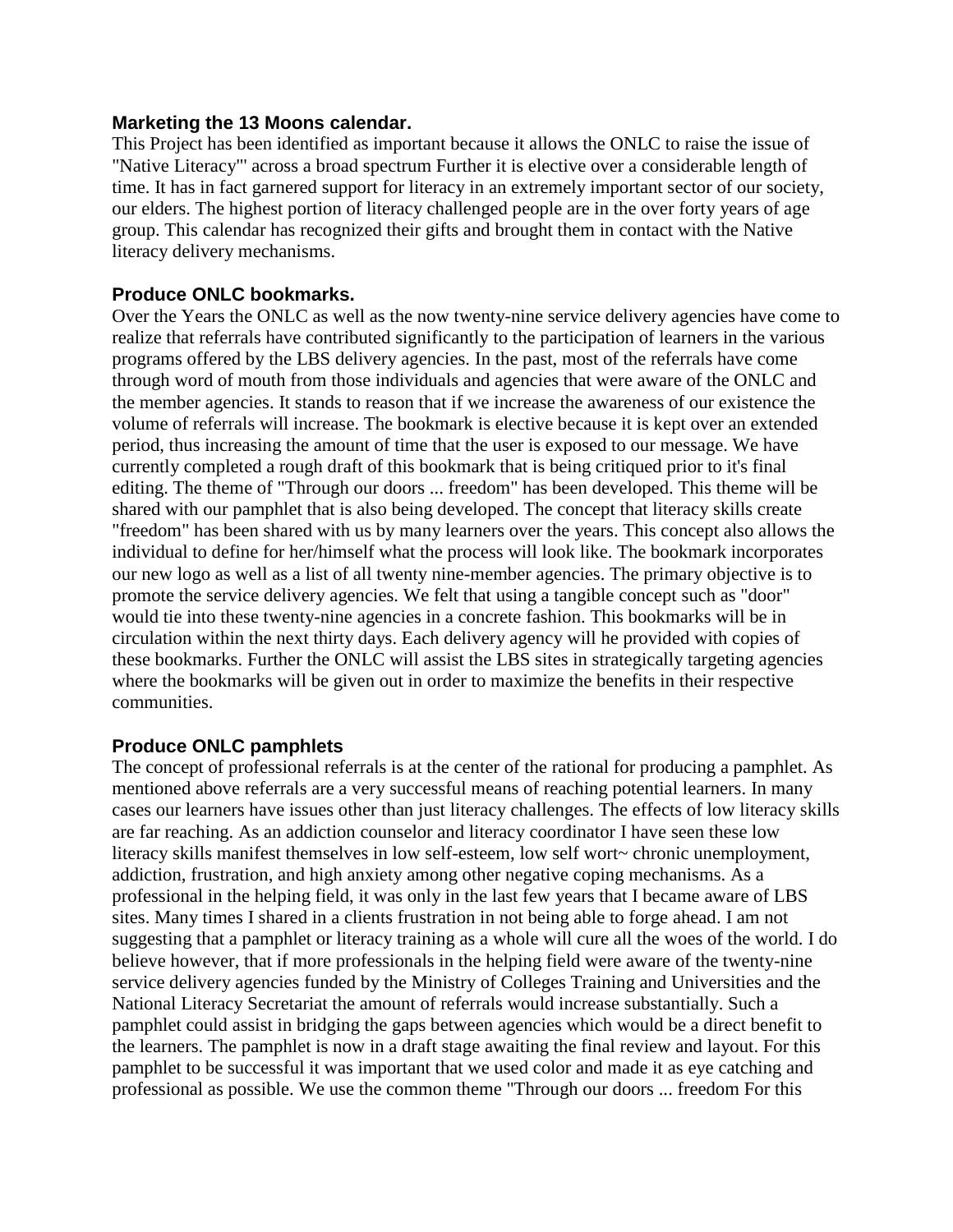message to be successful it is important that it be widely and frequently used. I also believe that this process must be ongoing and a follow up practice developed. The ONLC will support and assist the service delivery agencies in strategically identifying professional agencies to place the pamphlets for distribution.

#### **Establish three LBS sites in Native language**

This is not to be confused with language classes or aboriginal language as a second language. The survey that was undertaken clearly identified the need for LBS programs in mother tongue languages. This would be primarily in the Algonquin and Iroquoian languages. Many dialects would fall within these two language families. Much as the Francophone population is serviced in their mother tongue it is vitally important to our people to have this option available to us. If we revisit the issue of self worth and self- esteem we must consider the part that one's identity plays in these two matters. As Aboriginal People we have a need and an inherent right to express ourselves in the language that the Creator gave us our Original Teachings. We have undertaken the process for selecting the three sites. The basic criteria for a site to be selected is that they must have a demonstrated need for an LBS program in their mother tongue, they must have the resources to deliver the program and they must have sufficient enrollment to warrant the program. The ONLC will be providing technical support as well as recruiting the assistance of Ningwakwe Learning Press. These pilot programs will be in place by September 2000. The fall timeline will allow the selected sites as well as the ONLC to take advantage of the typically slow summer months to develop their program. We will also be assisting in the development of monitoring tools as well as success markers. The outcome of these three pilots will be used as a template for other LBS sites that are interested in a mother tongue delivery system for LBS material.

#### **Native literacy awareness days**

The use of native literacy awareness days has been identified by the coordinators of LBS sites as being the most uses tool in attracting potential service users. It is ironic however that current budgets and allocations do not support this process. There are currently no budget lines that could be used to fund such gatherings. This may have to do with the fact that the submissions for funding were prepared before the results of the survey were tabulated and the communication strategy was completed. We have however, included these gatherings in our work plan in the hope that funding for such literacy gatherings could be secured. Ideally each LBS site would create an agenda for their respective community that would focus on the common themes of "Life long learning" and through our doors ... freedom These gatherings would be informal and following cultural tradition a feast/luncheon would be helpful Many of our community gatherings are centered around such "meals". For us the feast is a time of family and community. This concept allows our people a sense of comfort and equality that is conducive to open dialogue. If however we could not hold such gatherings in each community we could hold gatherings in selected communities. Prior to the selection we would create criteria for such selections.